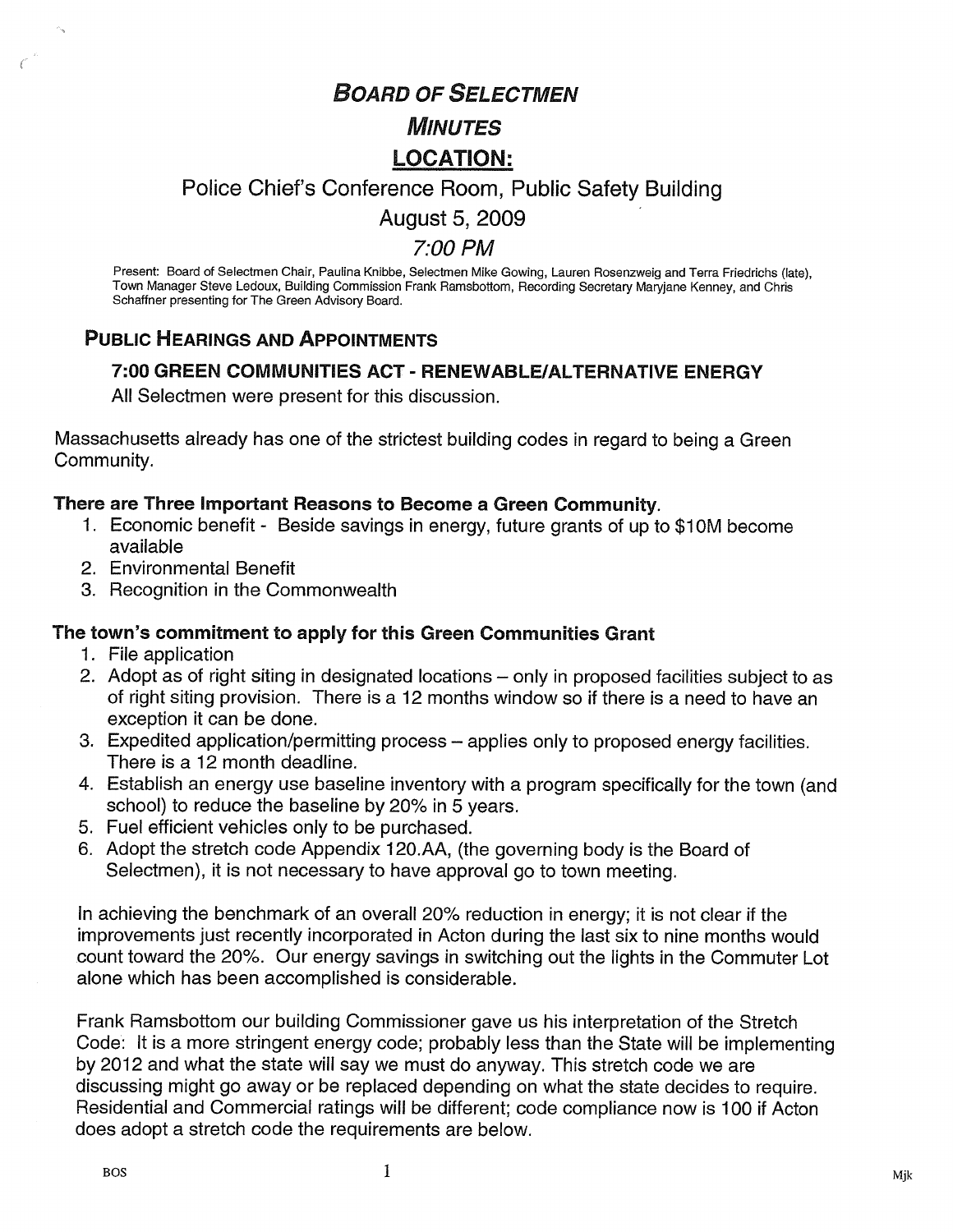- HERS (Home Energy Rating System) Builder would hire a tester for this, it would not be at town cost.
- 100=Code Compliance, lower is better
- For larger homes (greater that 3000 square feet) HERS index of 65 or less.
- Smaller Homes (less than 3000square feet) HERS index of 70 or less

#### Commercial buildings

- 1. Over 100,00 square feet need a 20% improvement against base code
- 2. 5000-10,000 square feet must meet prescriptive requirements of (NBI) New Building Institute core Performance
- 3. Less than 5000 square feet Exempt from the 20% improvement against base code.

#### Impact of Stretch Code

- 1. About \$8100. added to the construction
- 2. Extra \$530. a year rolled into a 30 year mortgage
- 3. Annual energy cost would go down.. .\$1 ,360

These requirements are for new construction and additions.

Selectman Rosenzweig asked if there are any incentives for the builders and businesses to want to continue business in Massachusetts. Chris Schaffner replied that there is large demand for building green. Builders are trying to get certified because they are being asked constantly about efficiency and savings.

Chairman Knibbe asked if the state is offering Technical Assistance to sweeten the pot, what is the down side of delaying the decision. Chris Schaffner replied that there is a Big value in understanding how to create an energy use baseline. Paulina asked about the value; say that one can identify a spread sheet to do this work on-line? Chris replied it is a lot of work to get a baseline additionally this will help the town in applying for grants and possibly get us credit for street light changes for example that have already been made towards reaching the 20% reduction in energy. Selectman Gowing stated the solar panels might be able to be used for credit. Selectman Friedrichs asked if we commit to 20%, what would the penalty be if we do not reduce our energy efficiency by 20%? Chairman Knibbe stated our decision will mean we are committing to work to that goal. Terry Lindgren stated more guidance would be helpful as we have had to hire more consultants in other projects of this nature. Selectman Gowing asked if they would partner with the Green Advisory Group as Selectman Rosenzweig expressed concern that this commitment not take up additional staff time.

Town Manager Steve Ledoux stated the number one Goal of Board from its Goal Setting Workshop is the Greening of Action, so it would be expected that the Staff would support their efforts. Selectman Knibbe was concerned about acting without the town knowing what is going on as all commitments have costs associated with them. Even if we give up the consultant it might be worth it to get more time for discussion with the citizens in town. Selectman Friedrichs feels that the public should have this same presentation. Additionally Chairman Knibbe stated the businesses should be able to comment. Selectman Rosenzweig stated establishing this relationship with DOER would be extremely important.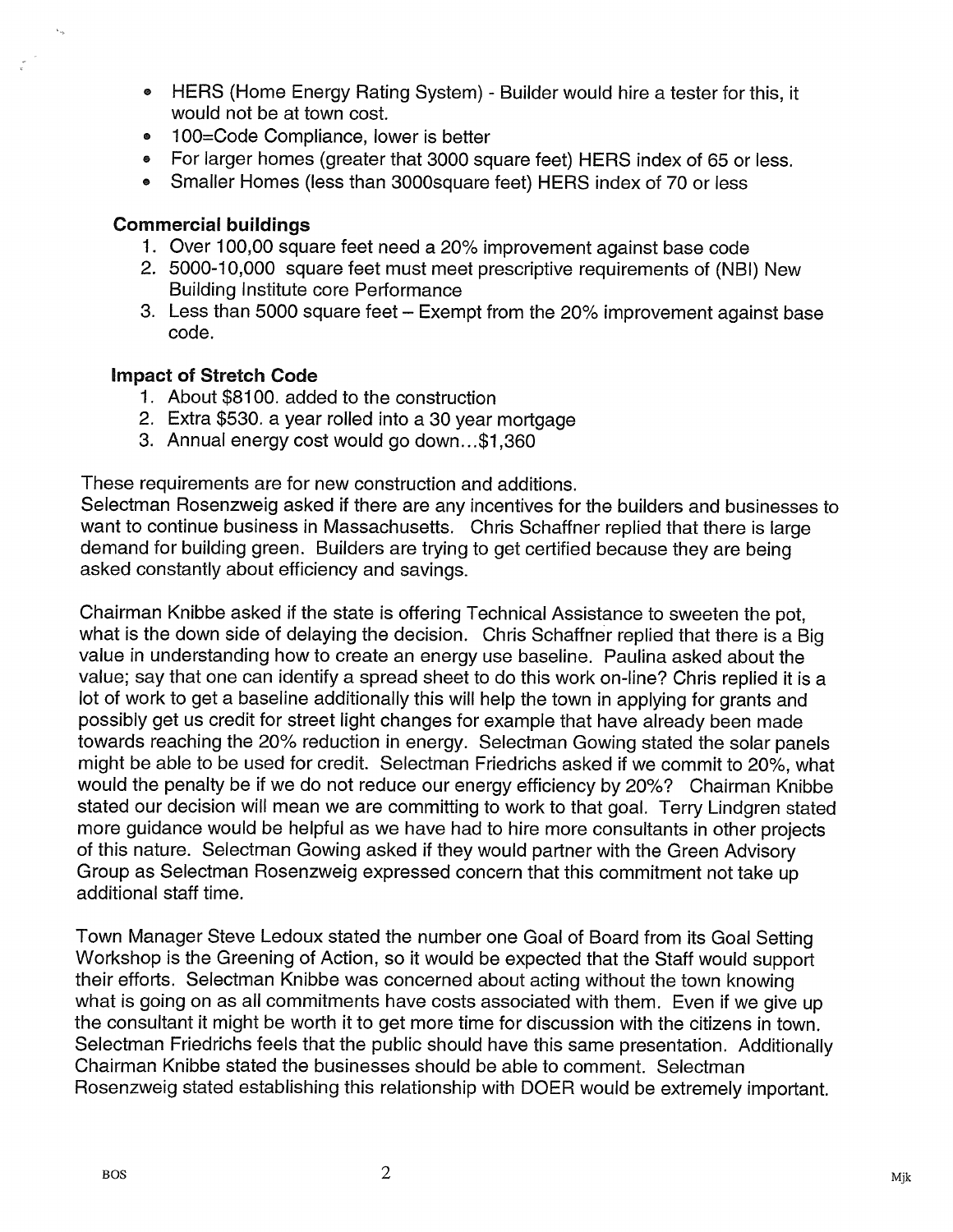HERS is really an emissions projection of C02 from buildings. It shows that reductions are more energy efficient than building nuclear plants for additional energy. Terry Lindgren stated it is an opportunity for Acton to show a leadership role, we are  $16<sup>th</sup>$  best town to live in the U.S. for a reason. Chairman Knibbe stated we could take 3 months get a sense from the town and proceed with the Green Community Act. Selectman Rosenzweig stated this program is similar to many state programs that offer money. They have certain requirements to prove eligibility and willingness to commit to certain objectives.. She says we constantly hear that citizens want energy efficiencies. It is clearly a policy to go forward. Selectman Gowing is in favor of going forward, he is in full support. Chris Schaffner opinioned, <sup>I</sup> think the state still doesn't know what they are offering. The Grant is competitive and if you are soft you will not get it. <sup>A</sup> big question is what does adopting the stretch code do to our energy rebates from our current energy providers. We are having trouble arriving at an answer for that. Terry stated the Board will need to talk to APS and ABRS; those are the builders for support.

The Green Advisory is recommending that we do it as we are going to do many of these things energy efficiencies anyway. Given the limited amount of build out how much energy savings in new build out? Frank stated that you are getting the most now; the additional code from stretch can't be enforced until July <sup>1</sup> of 2010. Terry Lindgren says this gives us a goal going forward.

The general feeling is we need to allow time for public comment; we should not be under pressure to make a fast decision. Selectman Gowing stated there are probably other opportunities available. The state might come around again, as other towns must be struggling with this application, and open this grant or another grant for opportunities. Town Manager Steve Ledoux is in favor of applying for the grant. Terry Lindgren would go to the schools and Finance Committee to be sure they are aware of the commitment the Town is making.

Selectman Friedrichs moves we draft a letter and take a vote on Monday at the August  $10<sup>th</sup>$ Board meeting to accept the Technical Assistance and apply for the grant. Selectmen Rosenzweig seconds, all present voted in favor. Chairman Knibbe stated there should be very little discussion after tonight's meeting regarding the grant on Monday, but the vote will take place then.

Selectmen Knibbe will draft a letter stating what the Board is able to commit the town to for the technical assistance in the grant application. Exact prace aren:<br>
Selectmen Knibbe will draft<br>
the technical assistance in<br>
Terry Lindgren will detail the<br>
Development Committee the<br>
Frank Ramsbottom will che<br>
being included in the grant<br>
SELECTMEN'S BUSINESS<br>
2. ACTON

Terry Lindgren will detail the grant to the School Committee and give the Economic Development Committee this presentation.

Frank Ramsbottom will check with Steve Anderson, town council about regional schools being included in the grant submittal.

#### 2. ACTON MEMORIAL LIBRARY BOOKS DECLARED OBSOLETE, POSSIBLE REUSES DISCUSSION

Selectman Friedrichs would like to send the books to be disposed of from Memorial Library to national organizations that have a use for them. They would like the Citizen Acton Group identified by the Selectman as an approved group for the Library to release materials. Selectman Rosenzweig moves that the Citizen Acton Group be added to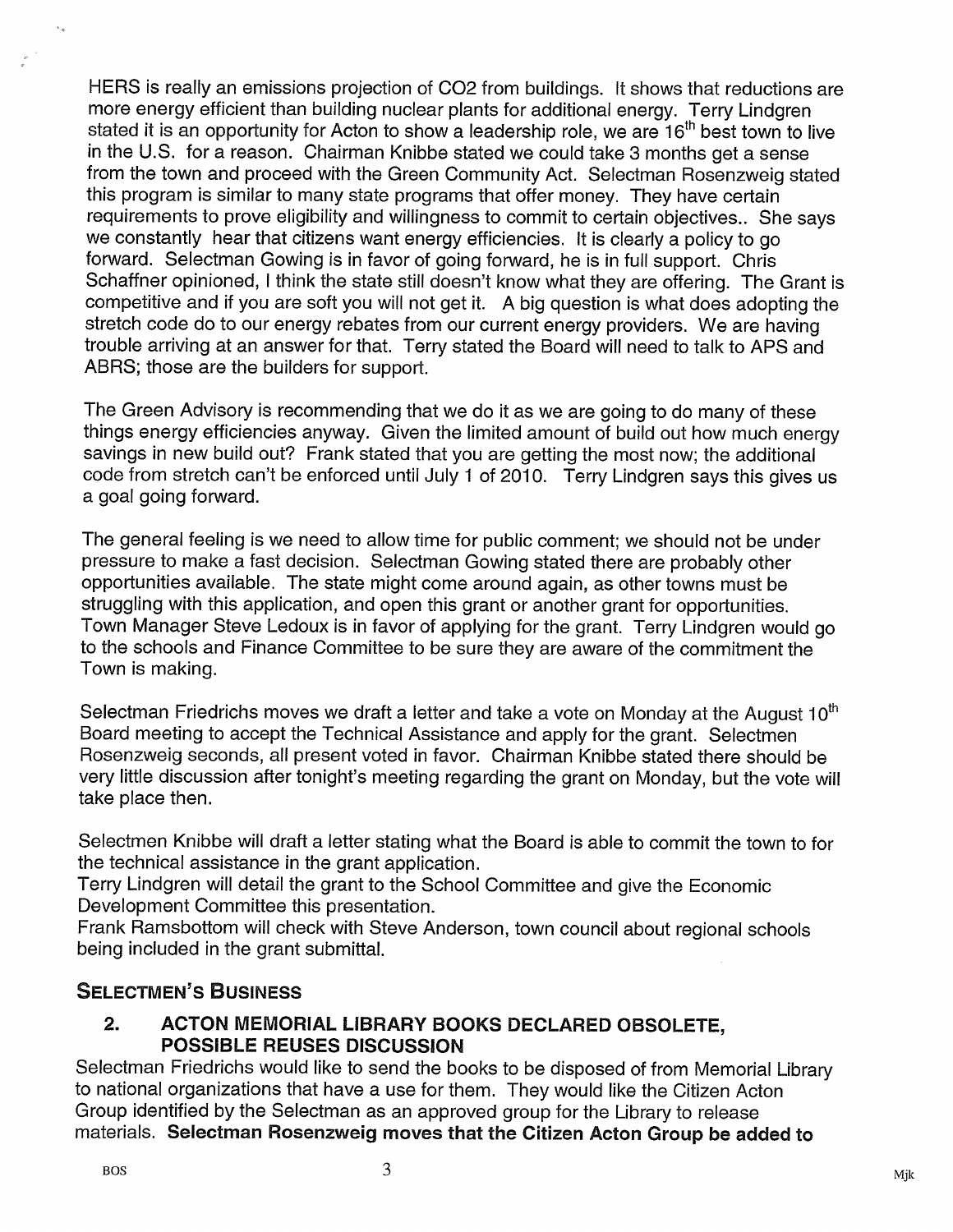#### the list of groups to which the Library may release disposable materials, Selectman Gowing seconds the motion. All present voted approval.

Selectman Rosenzweig will hold the final meeting of the Sewer Action Committee on Tuesday the 11<sup>th</sup> of August. It is her intention to form a new group to deal with the continuing sewer issues facing the Flint/Tuttle neighborhood. This new committee would have three members who were generally in favor of sewers as an option, three members generally in favor of looking for on-site alternative options, a Finance Committee member and Board of Health member. Lauren would also be a member. They would like to hold educational workshops for the neighborhood and the greater public. This issue will be discussed in more detail at the regularly scheduled Board meeting on August 10, 2009.

Selectman Rosenzweig reported that it is going to be necessary to narrow the scope of the Comprehensive Community Plan. Due to the economy it will also be necessary to rely more on the work of volunteers than the committee originally planned f, and limit the role of consultants. She will be meeting with Roland to discuss the narrowing of the plan and will report to the Board at one of the August regular Board meetings.

Selectman Gowing reported that a first pass at negotiations with Comcast are being entered into; a further detailed report will be given at Monday's Board meeting as more time will be available.

#### CONSENT AGENDA

Consent was taken first at the meeting; Selectman Friedrichs was not present for the vote. Selectman Rosenzweig moves that both items be approved. Selectman Gowing seconds, all present approve the consent items

- 3. MAYA MINKIN, COMMITTEE APPOINTMENT, HISTORIC DISTRICT COMMISSION, ALTERNATE MEMBER TERM TO EXPIRE 6/30/12
- 4. ONE DAY LIQUOR LICENSE REQUEST FOR PERMIT, BIRTHDAY PARTY, AT NARA PARK, AUGUST 8, 2009

#### EXECUTIVE SESSION

None Required

#### PENDING COMMITTEE APPOINTMENTS

Michael Kreuze, Board of Health - His application has been sent to VCC for interview to be scheduled Dore' Hunter — community Preservation committee - Application has been sent to VCC for interview Ronald Rose - Historic District Commission, Design Review - his application has been sent to VCC for interview David Baratt - Historical Commission - has been forwarded to VCC for an interview to be scheduled

 $\bigoplus$ Maryjane Kenney  $\bigcup_{\alpha}$  ,  $\bigcup_{\alpha}$ 

Secretary  $\bigwedge$  Lauren Rosenzweig

Date